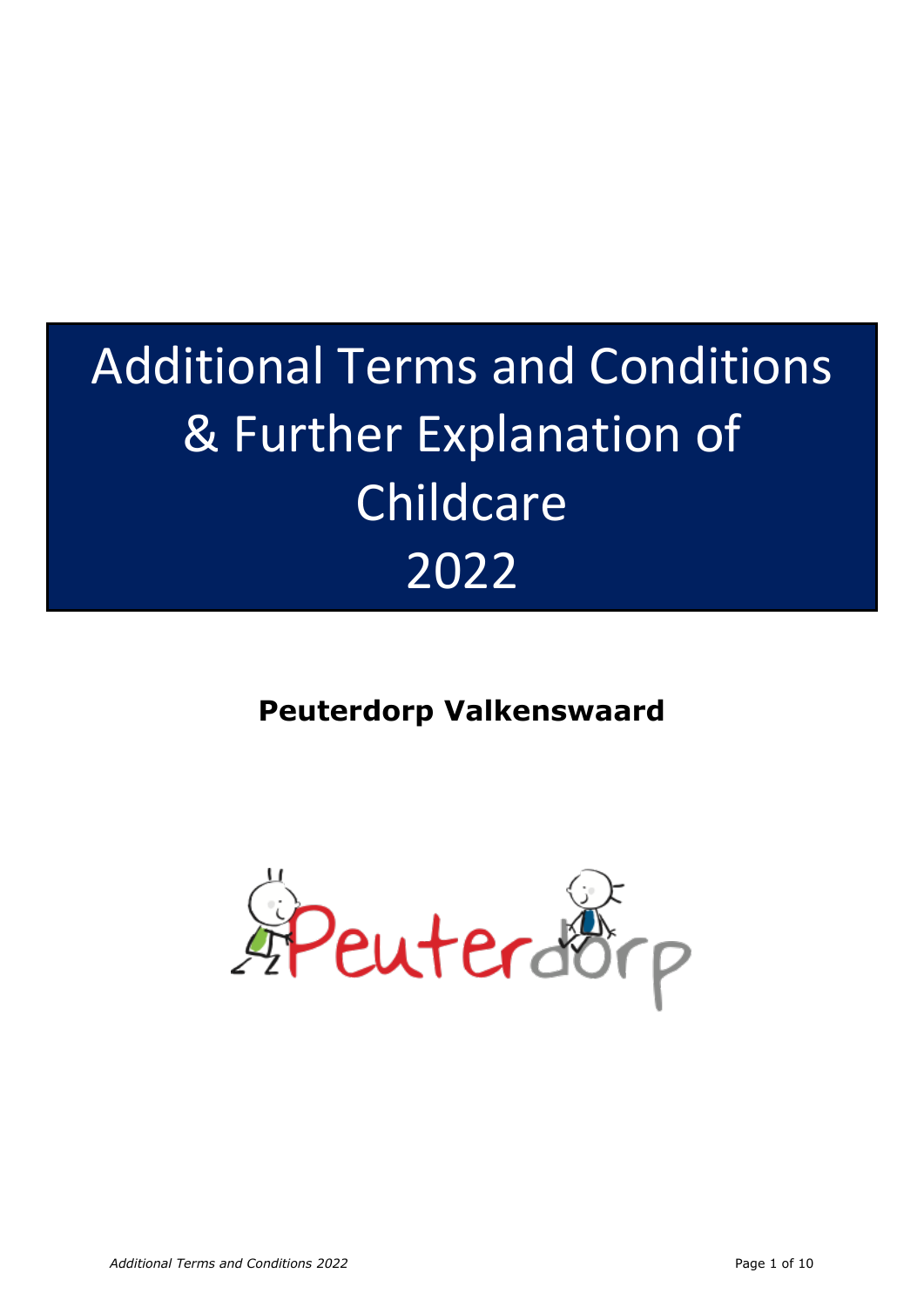# **Contents**

| $\label{eq:interadd} \begin{minipage}[t]{0.9\linewidth} \begin{minipage}[t]{0.9\linewidth} \begin{minipage}[t]{0.9\linewidth} \begin{minipage}[t]{0.9\linewidth} \begin{minipage}[t]{0.9\linewidth} \end{minipage}[t]{0.9\linewidth} \begin{minipage}[t]{0.9\linewidth} \begin{minipage}[t]{0.9\linewidth} \end{minipage}[t]{0.9\linewidth} \end{minipage}[t]{0.9\linewidth} \begin{minipage}[t]{0.9\linewidth} \begin{minipage}[t]{0.9\linewidth} \end{minipage}[t]{0.9\linewidth} \begin{minipage}[t]{0.9\linewidth} \end$ |  |
|------------------------------------------------------------------------------------------------------------------------------------------------------------------------------------------------------------------------------------------------------------------------------------------------------------------------------------------------------------------------------------------------------------------------------------------------------------------------------------------------------------------------------|--|
|                                                                                                                                                                                                                                                                                                                                                                                                                                                                                                                              |  |
|                                                                                                                                                                                                                                                                                                                                                                                                                                                                                                                              |  |
|                                                                                                                                                                                                                                                                                                                                                                                                                                                                                                                              |  |
|                                                                                                                                                                                                                                                                                                                                                                                                                                                                                                                              |  |
|                                                                                                                                                                                                                                                                                                                                                                                                                                                                                                                              |  |
|                                                                                                                                                                                                                                                                                                                                                                                                                                                                                                                              |  |
|                                                                                                                                                                                                                                                                                                                                                                                                                                                                                                                              |  |
|                                                                                                                                                                                                                                                                                                                                                                                                                                                                                                                              |  |
|                                                                                                                                                                                                                                                                                                                                                                                                                                                                                                                              |  |
|                                                                                                                                                                                                                                                                                                                                                                                                                                                                                                                              |  |
|                                                                                                                                                                                                                                                                                                                                                                                                                                                                                                                              |  |
|                                                                                                                                                                                                                                                                                                                                                                                                                                                                                                                              |  |
|                                                                                                                                                                                                                                                                                                                                                                                                                                                                                                                              |  |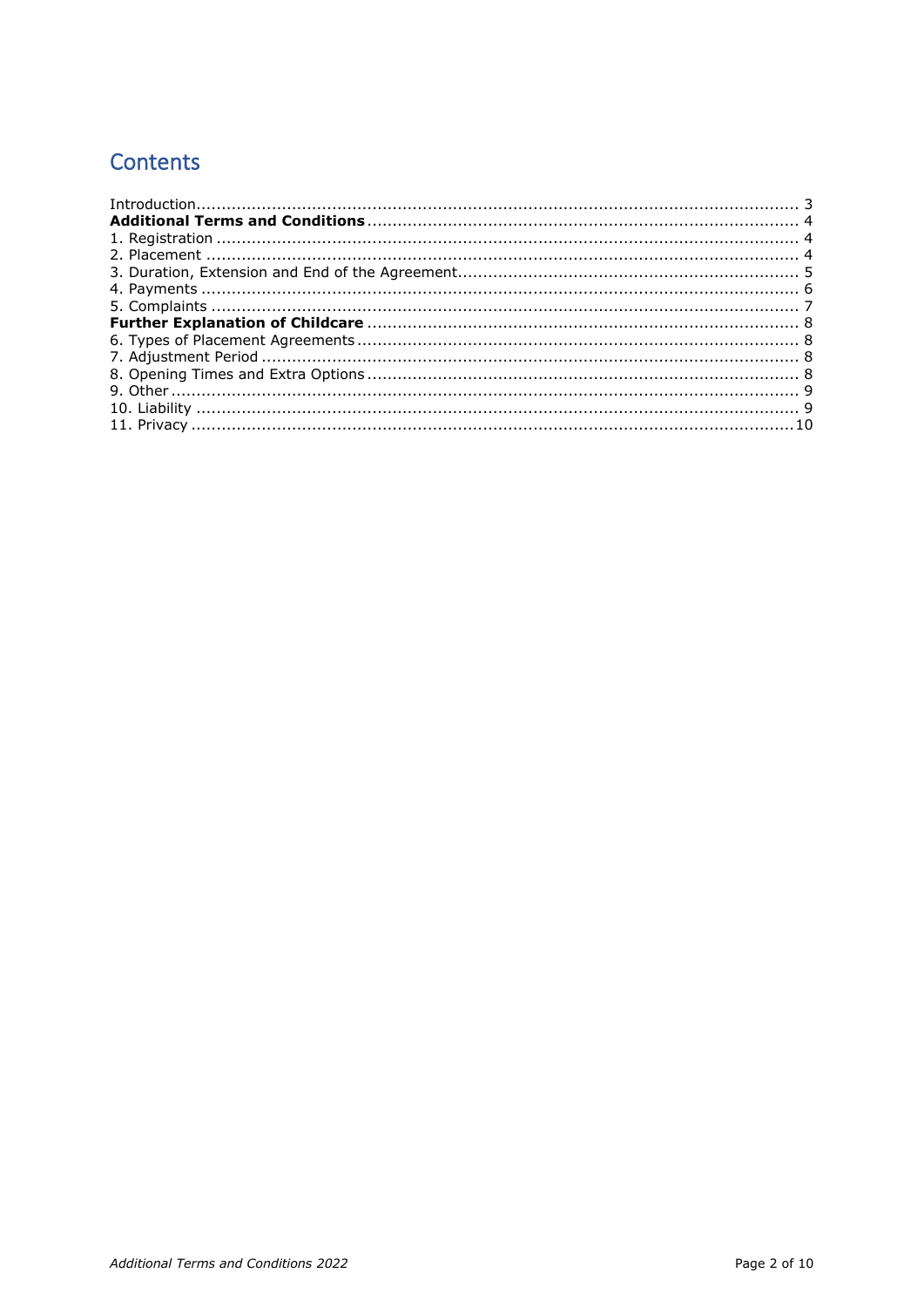# <span id="page-2-0"></span>Introduction

These Additional Terms and Conditions and Further Explanation for Childcare apply to the placement agreement that you sign and are in addition to the general terms and conditions of the Trade Association Social Childcare (BMK) that you can find on our website.

In this document we use the definitions as stated in the BMK general conditions (Article 1).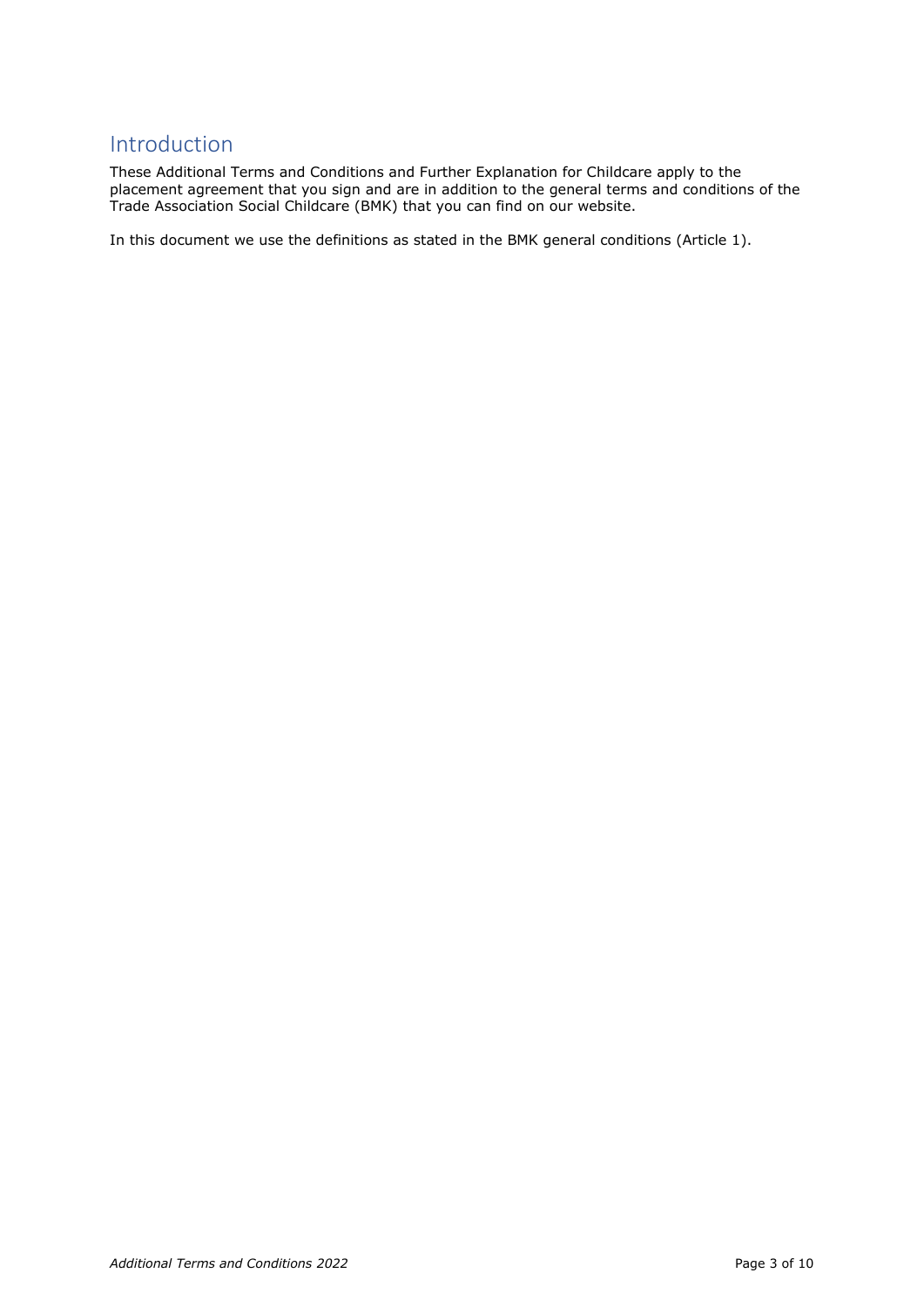# <span id="page-3-0"></span>Additional Terms and Conditions

### <span id="page-3-1"></span>1. Registration

See also Article 4 of the BMK General Terms and Conditions.

You are planning to register your child for our childcare, or you have already done so. We wish you a warm welcome! We will be happy to show you our location and you can ask any questions about our center during the tour. If you'd like to register your child, you can do this online (via the registration button on our website).

# <span id="page-3-2"></span>2. Placement

See also Articles 5 to 8 and 11 to 14 of the BMK General Terms and Conditions.

### **2.1 Placement Agreement and Cancellation**

After we have received your registration<sup>1</sup>, we will contact you with an offer for the care of your child. We prepare a placement agreement in which the exact half-days and costs are stated. On receipt of the signed placement agreement you will receive a confirmation letter inviting you to attend a placement interview, at our location, approximately four weeks before the start date of the daycare. At this time you will also receive the login code for the parent portal.

It is possible to cancel the placement agreement between the moment of signing and the actual start of the daycare. A period of one month is given. So, up to one month prior to the start of the daycare, there are no cancellation costs. However, if the cancellation request is less than one month prior to the start of the childcare, then costs will be charged. These costs relate to the amount of the payment due for the applicable period of one month. For example: if care starts on March 1st and the placement agreement is canceled on February 10th. You then owe the costs equal to the costs of childcare from the 1st to the 9th of March.

### **2.2 Placement Interview**

During the placement interview, we exchange information with you about our location, the group, the familiarising and of course about your child. Think of nutrition, comfort, in the case of daycare (the way of) sleeping, and other details. The childcare employee tries to match your wishes and routine as much as possible, provided this is possible within the group. We record agreements on an intake form, which will be stored digitally in our child planning tool. When logging in for the first time, you will be requested to give permission for certain matters, such as whether you allow your child to be photographed. It is important to report any changes, in a timely manner, to the Director of our location by sending an email. During the placement interview, the required Citizen Service Number (s) will also be checked.

### **2.3 Preconditions for Placement**

When placing your child, of course we try to meet your wishes as much as possible. Placement takes place on the basis of various criteria, whereby the moment of registration plays a role. Furthermore, we pay attention to (in no particular order and with the same degree of importance): • age of child

- desired start date
- desired parts of the day and available places
- presence of other family members
- balanced division of the day
- balanced occupancy rate in the morning / afternoon
- balanced group composition

### **2.3.1 Continuity**

We strive for continuity with our care as much as possible, which is why your child is preferably placed in a fixed group at the start of their care or when they move on to the next age appropriate group. A child may be placed in an alternative group for the period that there is no space in the

 $<sup>1</sup>$  In order to process a registration, the parent must provide data such as; Name and address details, BSN</sup> number and date of birth of parent(s) and child. Parents who register for toddler care and are not entitled to a childcare allowance must provide an income statement before an offer can be made.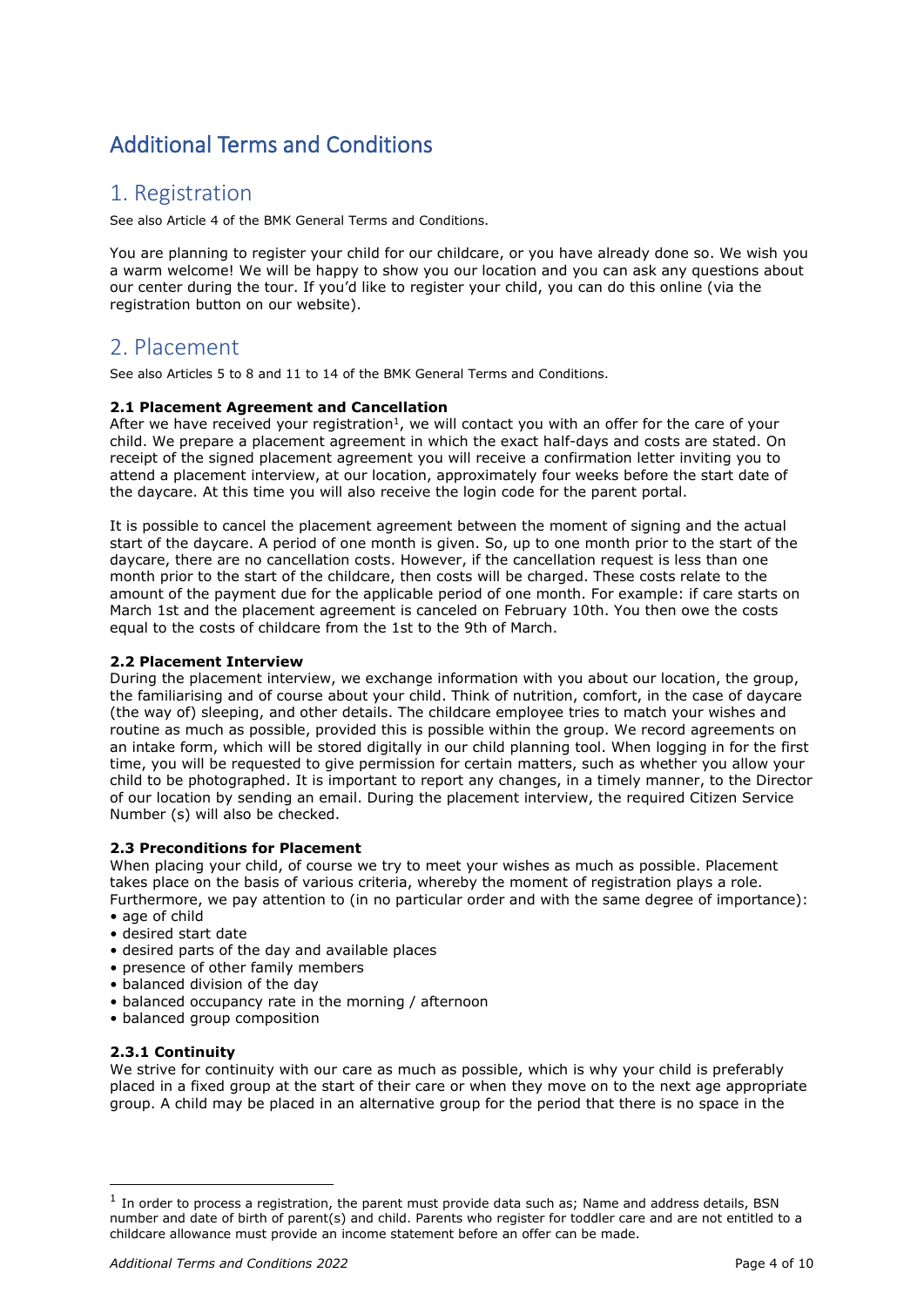fixed group and you give written permission for this via the "placement second group"<sup>2</sup> form prior to signing the placement agreement. If your child has been placed in the second group, your child will be placed in the fixed group as soon as possible.

### **2.3.2 Priority for Several Children of the Same Family**

Second and subsequent children of the same family have priority placement at the daycare or outof-school care where the first child is placed. Of course there must be a place available. We cannot therefore give guarantees regarding the start date and desired parts of the day. We advise you to register your child(ren) as early as possible.

### **2.3.3 No Medical Care**

Our location does not allow for specialist medical care, so we offer care to children who generally do not require special care. If special medical care is (temporarily) required, we can offer it, provided it is within the limits of the possibilities of our location and the needs of the child. If necessary, we ask the parents to sign an additional agreement on medical grounds.

### **2.3.4 Opportunities at Other Locations**

It is possible that we do not have a place available at our location or that we are unable to accommodate your wishes. We always advise you to consult with the Director of the location or with the Planning department of Servicebureau Kinderopvang. We work closely with other locations of the Kinderopvanggroep. There are often alternatives at other locations or on different days.

# <span id="page-4-0"></span>3. Duration, Extension and End of the Agreement

See also Articles 9, 10 and 15 of the BMK General Terms and Conditions.

### **3.1 Cancellation**

The placement agreement is valid for the total duration of the childcare with a mutual, interim notice period of **one month**.

You can cancel on any day of the month and this must always be communicated in writing or by email to the Director of our location. It is not possible to cancel via our parent portal.

### **3.2 Partial cancellation**

A partial cancellation applies if, for example, you want to cancel one day/half-day and continue the other days/half-days. A partial cancellation is seen as a contract change and is only possible with the consent of the location. It may be in the interest of the location not to provide consent. In the absence of consent, you have the choice to either cancel the placement agreement in its entirety or to continue it in its entirety. If consent is given, in the case of partial cancellation, the cancellation period is **one month**, after which you will receive a new agreement.

In addition to the compelling interests stated in the general Terms and Conditions, we also have a compelling interest in termination if the location - for whatever reason - is to be closed. It goes without saying that such a decision will not be taken lightly.

### **3.3 Duration of daycare agreement**

In order to ensure that there is a good connection to primary school, it is often possible for children who start primary education later than the entitlement age (for example because of a school holiday) to extend the childcare up to and including the school holiday. Please consult the Director about this in a timely manner, because of course there must be space in the group.

**!! Please note:** if your child is going to transfer from a daycare to an out-of-school care facility, you must register your child again. This is not automatic.

### **3.4 Duration of the Out-Of-School Care Agreement**

Please note that if your child leaves primary school to go to secondary school, you must cancel the placement agreement on time yourself. This does not happen automatically. The placement agreement ends legally in the year that your child turns thirteen. We use the age of thirteen as we take into account children who may repeat a year. If a child is older than thirteen and there is still a need for care at an out-of-school centre, the Director will assess whether childcare is still possible at our location.

<sup>&</sup>lt;sup>2</sup> Based on legislation and regulations, childcare organisations are offered the option of temporarily placing a child in a second primary group (daycare) or basic group (out-of-school care) (Decree on Quality Childcare, article 9, paragraphs 1 and 9 (daycare) and article 18, paragraphs 1 and 4 (out-of-school care)).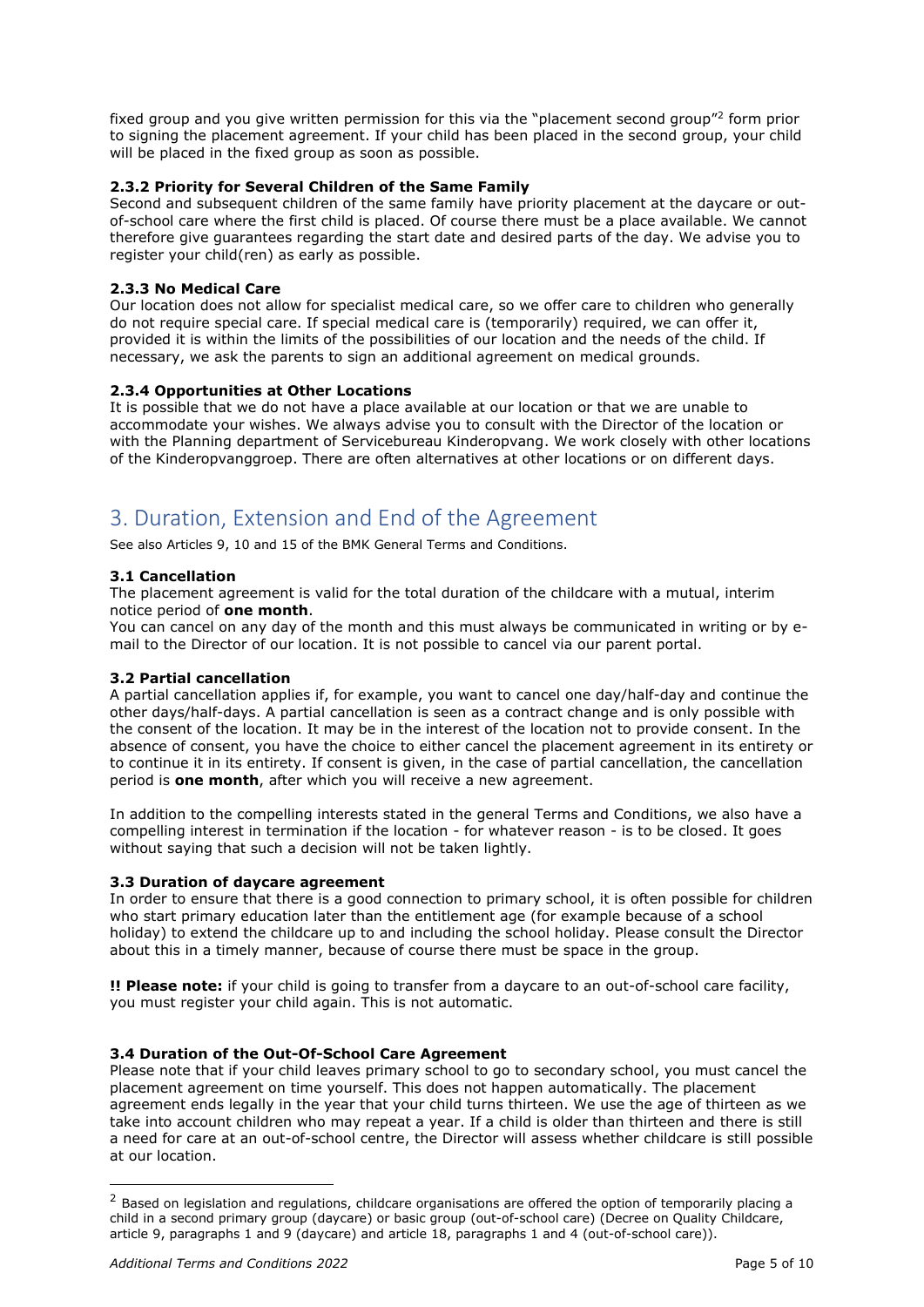### **3.5 Conditions Outside Of Our Control**

If the daycare or out-of-school care facility is (temporarily) unable to provide childcare due to force majeure, the daycare center or out-of-school care facility is not liable for any damage you may suffer as a result. The following situations are in any case regarded as outside of our control: - the daycare center or out-of-school care must close by order of the government, for example due

to a virus outbreak and/or epidemic; - the daycare center or out-of-school care facility is unable to provide its services due to the absence of staff due to illness, (suspected) infection as a result of a virus outbreak and/or epidemic, due to quarantine of staff or staff strikes;

- the daycare center or out-of-school care itself decides to (temporarily) close it because it cannot guarantee the health and safety of the children.

### <span id="page-5-0"></span>4. Payments

See also articles 16 and 17 of the BMK general Terms and Conditions.

### **4.1 Structure of Daycare Costs**

The costs for childcare are spread evenly over twelve months. You will receive an invoice with the same amount each month. You also receive the same amount of childcare allowance each month.

For day care the rates are calculated per half day (morning or afternoon) of 5.5 hours. With flexible care, a half-day consists of 6 hours.

| Number of weeks | Times           | Number of hours per year   | Number of hours per |
|-----------------|-----------------|----------------------------|---------------------|
|                 |                 | (for a one day purchase)   | month               |
| 52 weeks        | 7.30am - 6.30pm | $52 \times 11 = 572$ hours | 47.67               |
|                 |                 | Total per month            | 47.67 hours         |

### **4.2 Structure of Costs for Toddler Care**

Parents who are entitled to childcare allowance will receive part of the costs back through the tax authorities.

Parents who are not entitled to a childcare allowance will receive a monthly invoice from us regarding the parental contribution. The rest is funded by the municipality. The division of parental contribution/council subsidy depends on family income and the subsidy regulation of the council. This will vary per year and per council.

#### **4.3 Structure of costs of out-of-school care**

The number of hours per half day at out-of-school care depends on the start time of the out-ofschool care (chosen by you), the number of half-days you use and the type of care. The structure of the number of hours in out-of-school care is as follows:

| Number of weeks  | Times              | Number of hours per year     | Number of hours    |  |  |
|------------------|--------------------|------------------------------|--------------------|--|--|
|                  |                    | (for a one day purchase)     | per month          |  |  |
| 40 school weeks  | $2.30pm - 7pm$     | $40 \times 4.5 = 180$ hours  | 15                 |  |  |
| 12 holidav weeks | $7.30$ am – $7$ pm | $12 \times 11.5 = 138$ hours | 11.5               |  |  |
| 1 ADV/studyday   | $7.30$ am - 2.30pm | $1 \times 7 = 7$ hours       | 0.58               |  |  |
|                  |                    | <b>Total per month</b>       | <b>27.08 hours</b> |  |  |

The endtime of your child's school is for example 2.30pm

You will also receive an invoice during the summer months of July and August for: Toddler Care 40 weeks.

#### **4.4 Payment**

Payments are made monthly *in advance*, with the invoice addressed to the child's first parent/guardian. We send invoices digitally as much as possible. Payments should be made by direct debit, unless otherwise agreed.

### **4.5 Childcare Allowance**

You can apply for childcare allowance through the Tax Authorities. The amount depends on your personal situation, including your income and the number of hours you work. You can find more information about this at www.toeslagen.nl.

You must apply for the childcare allowance within three months of the start date of the childcare. You must notify the Tax Authorities as soon as possible about any changes in childcare.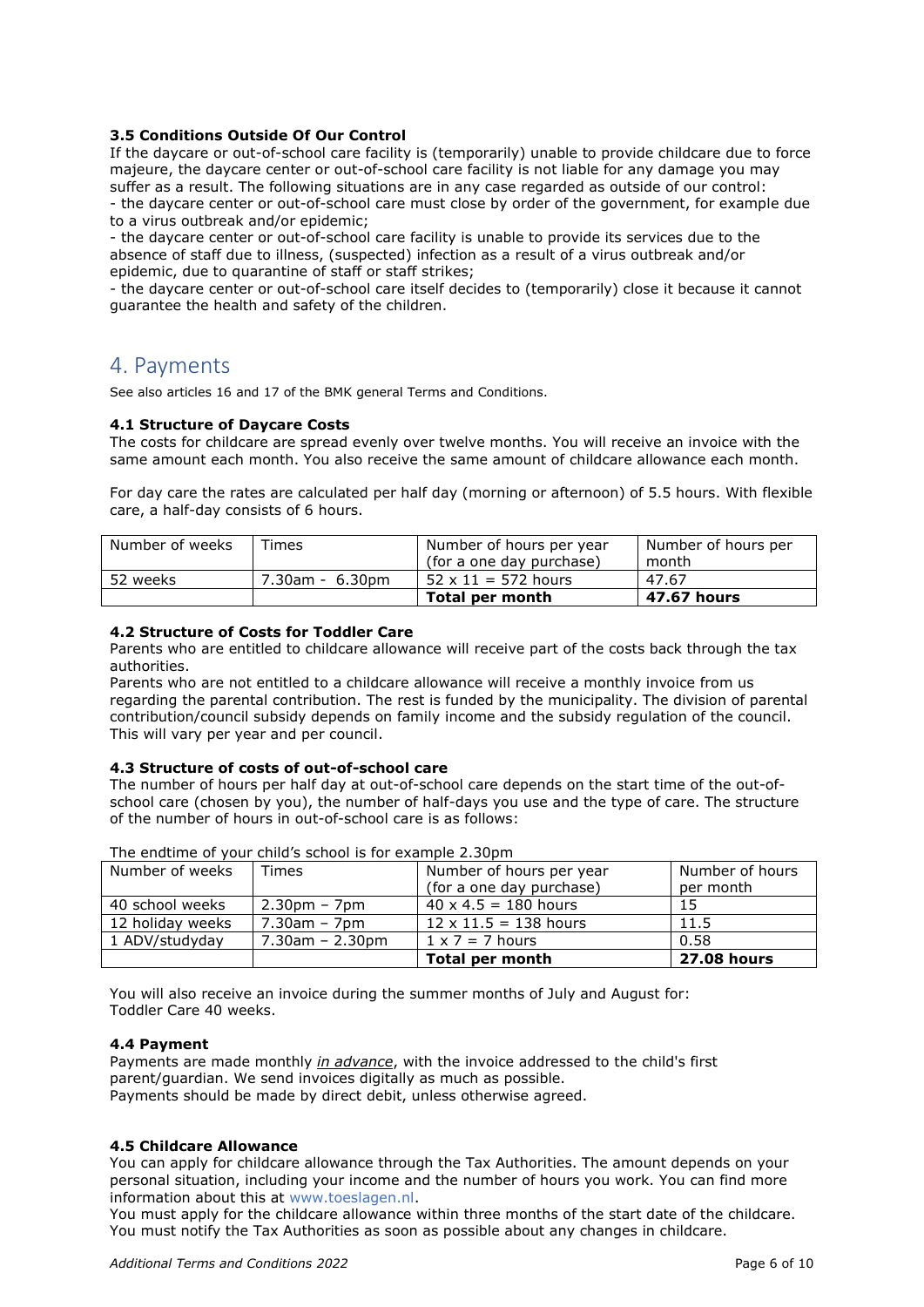# <span id="page-6-0"></span>5. Complaints

See also Articles 19 and 20 of the BMK general Terms and Conditions.

We think it is very important that you share your wishes and issues with the childcare employees and/or the Director. You will find information about how to do so in our complaints procedure on our website, at the bottom of the blue bar.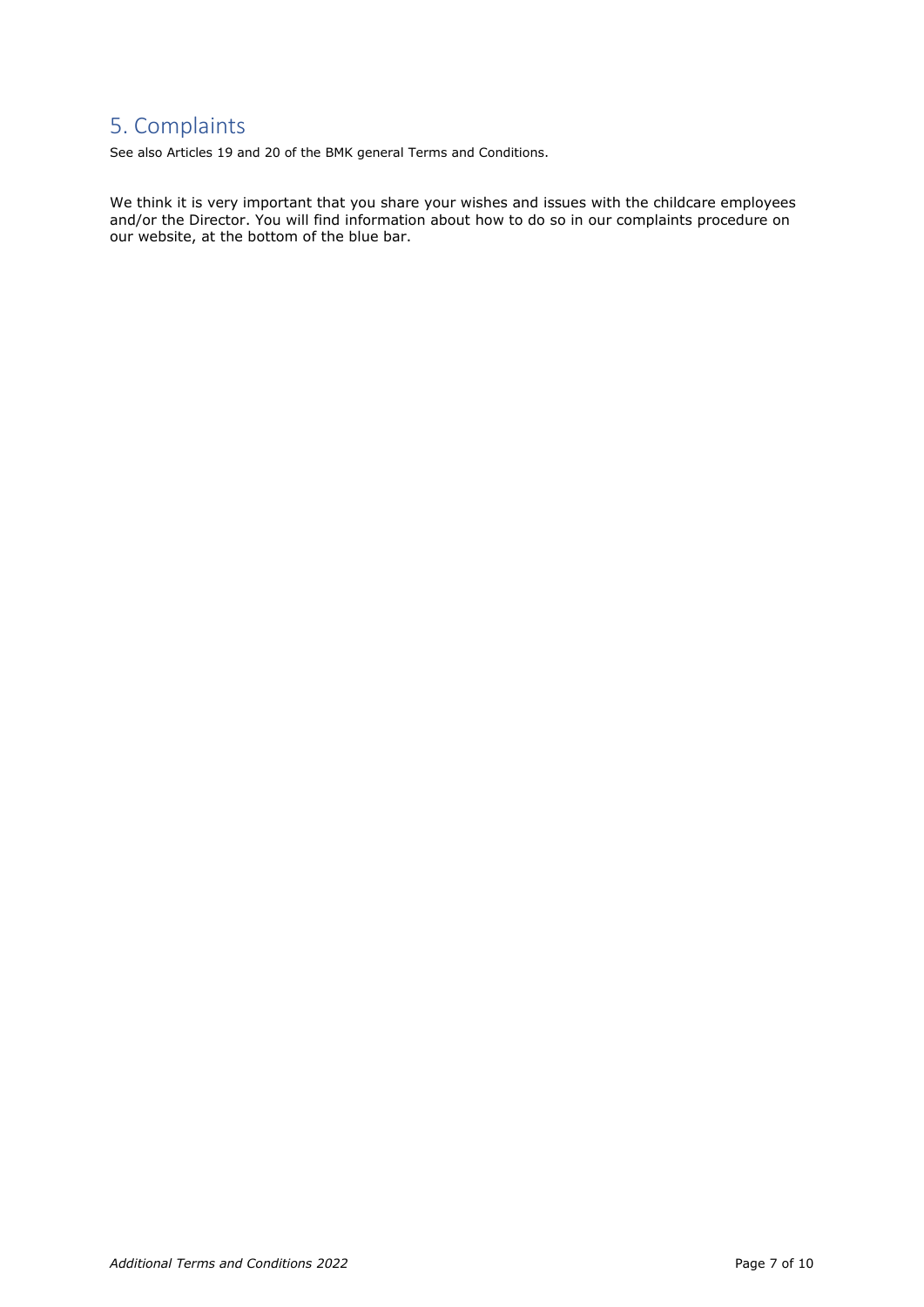# <span id="page-7-0"></span>Further Explanation of Childcare

# <span id="page-7-1"></span>6. Types of Placement Agreements

The placement agreements comply with the Childcare Act. The placement agreement is digitally submitted for signature.

### **6.1 Daycare (2-4 years)**

In the toddler care we work with an agreement for 40 weeks per year.

Children from two years of age (or possiblly younger or older as determined by the local government) use the toddler arrangement for 40 weeks for the first two half-days (or possiblly younger or older as determined by the local government). For further information about options, please contact the Director of our location.

# <span id="page-7-2"></span>7. Adjustment Period

### **7.1 Adjustment period for day care**

### Prior to placement

Your child can come and play at the center to get used to it prior to placement. The Director will discuss with you when it's a good time to do this. You will then come with your child to introduce him/her to the new environment, the childcare employees and the other children. The number of times that your child may familiarise depends on the space available in the group.

### During placement

We refer to the first two months after placement as the adjustment period. During this period, we pay extra attention to the well-being of your child. After two months, there will be a written evaluation and a personal meeting (which may be done online)

# <span id="page-7-3"></span>8. Opening Times and Extra Options

Childcare is, in principle, possible on any working day, 40 weeks of the year. The daycare is closed during school holidays. We are closed on recognised general public holidays (5 May is a National holiday every five years).

### **8.1 Nursery opening hours**

Our toddler care is open every day from 8:15 till 12:15 and/or from 13.00 till 17.00. The drop off and pick up times are generally as follows: Bringing between 8:15 and 8:30 and between 13:00 and 13.15 pm. Pick up between 12:00 and 12:15 and between 16:45 and 17:00.

### **8.1.1 Day Parts of Daycare Center**

The minimum number of half-days to be used is two. This way the child can feel familiar and safe at the toddler care.

### **8.2 Cross-Location Care**

Cross-location care means that your child is cared for at a different location than where your child is normally cared for.

This can occur on closing days of your primary school. If your out-of-school care can involve crosslocation care, your placement agreement will specify when and where this can take place. We also run activities together with other out-of-school care centers in the area. This allows us to offer the children more activities. We ensure that there are more playmates and peers. Sometimes the groups are so small that it is more fun for the children to do activities with children from other out-of-school care centers. This happens during closing days of primary schools. But even when the schools are closed, out-of-school care centers can work together. In the daycare location policy you will find more information about activities together with other out-of-school care facilities.

Cross-location care could also be necessary as a result of a large-scale renovation of the care facility.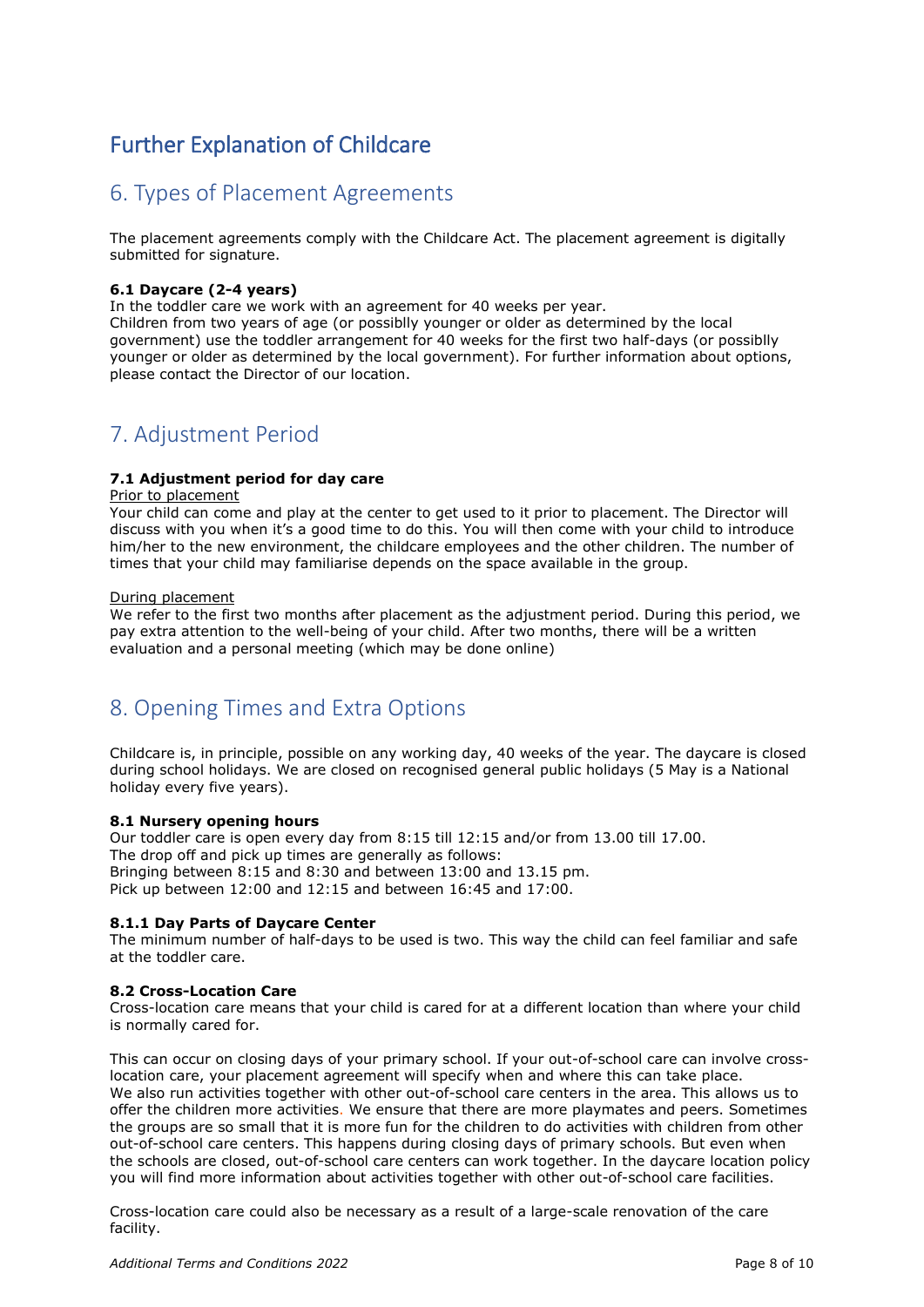### **8.5 Occasional Swapping of Half-Days**

It is possible that you unexpectedly need childcare on a different day/part of a day than the days that have been agreed. We offer you the option to occasionally exchange a day/part of a day. We use the following exchange policy.

(i) Exchange is only possible as long as the capacity (of children and childcare employees) at the location permits and the day requested falls within the terms of the agreement. There is no obligation for the location to allow the switch.

(ii) The term for incidental exchange of childcare days runs four weeks before to four weeks after the missed days (regardless of the calendar year).

(iii) It is not possible to exchange childcare days that fall in a school week with childcare days that fall in a holiday week.

(iv) Childcare days that have not been exchanged within the terms as stated in (i) will lapse. Unused care days are not financially compensated.

(v) Childcare days that fall on a generally recognised public holiday cannot be exchanged and are not financially compensated because this is taken into account in the rate.

### **8.6 Request for Extra Childcare**

It is possible that you unexpectedly need an extra day/half day of care. You can discuss this with the Director. Extra care is possible if there is room in the group and the staff planning. There is no obligation for the location to make the desired extra daycare possible. We do not charge any costs for the first two half-days in a calendar year in which you make use of extra childcare. If these two half-days are not (both) used for extra childcare at the end of a calendar year, they will lapse. These are not financially compensated. You can request extra half-days via the Childcare App (Kidsadmin).

Would you like other options that are not yet mentioned here? Please discuss them with the Director of our location. We are happy to discuss what we can do for you.

### <span id="page-8-0"></span>9. Other

### **9.1 Reporting Illness / Absence**

If your child is ill or cannot come for other reasons, we expect you to inform us as soon as possible. This is also relevant with out-of-school care in connection with the collection of the children from the schools. U can inform us with the Childcare App (KidsAdmin).

#### **9.2 Pick up by Someone Else**

We assume that you, as a parent, will bring and collect your child yourself. If your child is picked up by another adult occasionally or on fixed days, the location must know this in advance, otherwise your child will not be allowed to leave with this adult. You may inform the childcare employees directly about this.

The child may also be picked up by a minor with a written parental consent form. You can request this permission form from the Director of your location.

### **9.3 Telephone Accessibility**

If your child is at daycare, you must be available by telephone. Therefore, you must always notify us immediately of changes to any contact numbers.

#### **9.4 Off-Site Activities**

For activities organised by the location (with third parties, so away from the location), we ask parents for written permission to participate. The location will arrange transport to and from the activity in accordance with the transport policy or agree that parents will pick up their child at the activity.

### <span id="page-8-1"></span>**9.5 National vaccination program**

As a childcare, we ask parents to fill in on our parent portal whether their child follows or has followed the National Vaccination Program (RVP). Please note that parents are not obliged to do this and it has no consequences for the childcare of your child. The percentage of children who are not or not fully vaccinated gives us insight into possible health risks and can be shared with the GGD and with parents if requested.

If there is a contagious infectious disease on our location, we follow the guidelines set by the GGD. We will then inform the parents and in particular the parents of children who are not or not fully